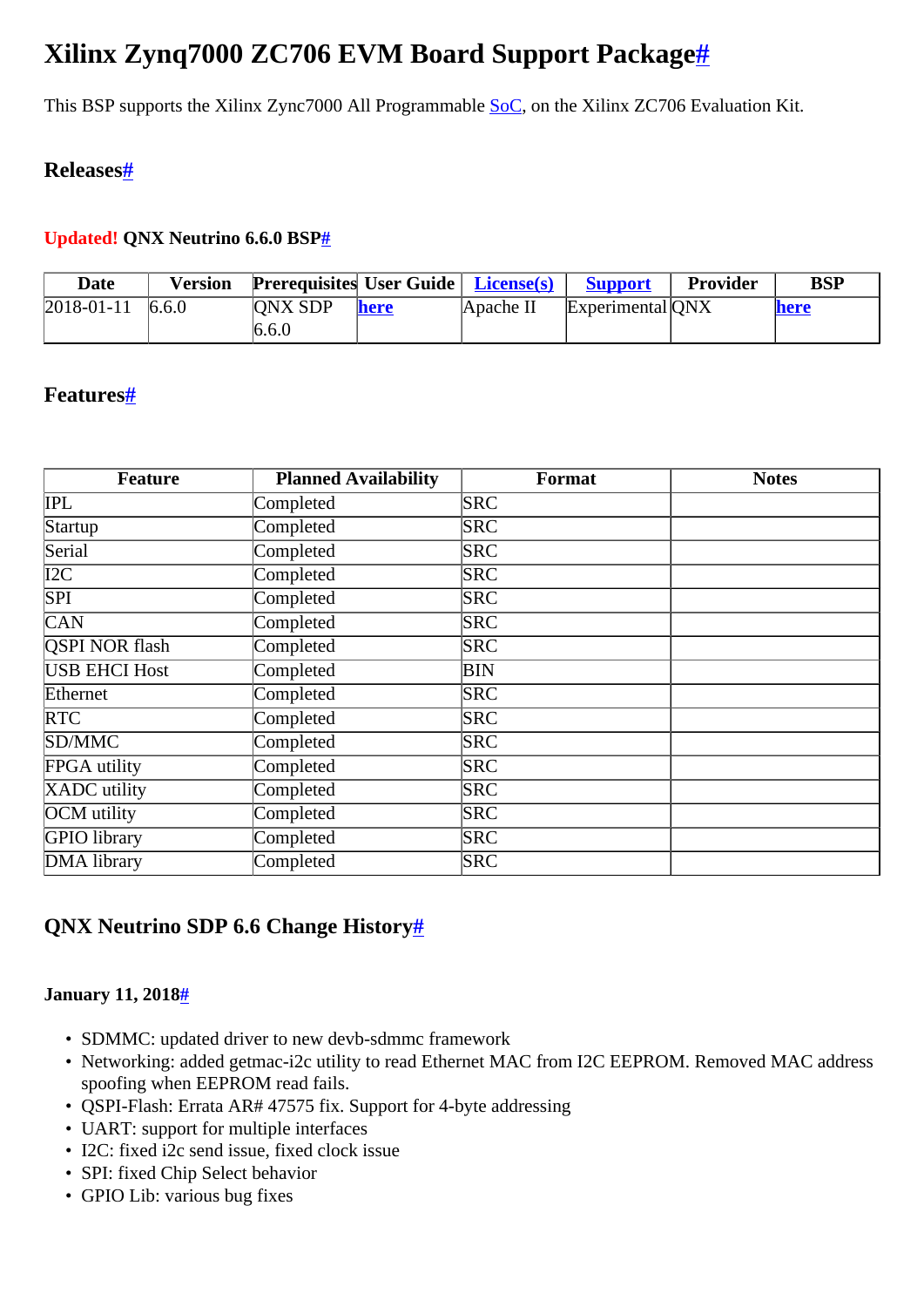#### <span id="page-1-0"></span>**August 20, 201[4#](#page-1-0)**

• initial post

#### <span id="page-1-1"></span>**QNX Neutrino 6.5.0 Service Pack 1 BSP[#](#page-1-1)**

| <b>Date</b>      | Version     | <b>Prerequisites User Guide   License(s)</b> |      |           | <b>Support</b>   | <b>Provider</b> | <b>BSP</b> |
|------------------|-------------|----------------------------------------------|------|-----------|------------------|-----------------|------------|
| $2013 - 09 - 17$ | $6.5.0$ SP1 | <b>ONX</b><br>Momentics<br>$6.5.0$ SP1       | here | Apache II | Experimental ONX |                 | here       |

## <span id="page-1-2"></span>**Features[#](#page-1-2)**

| <b>Feature</b>        | <b>Planned Availability</b> | Format     | <b>Notes</b> |
|-----------------------|-----------------------------|------------|--------------|
| IPL                   | Completed                   | <b>SRC</b> |              |
| Startup               | Completed                   | <b>SRC</b> |              |
| Serial                | Completed                   | <b>SRC</b> |              |
| I2C                   | Completed                   | <b>SRC</b> |              |
| SPI                   | Completed                   | <b>SRC</b> |              |
| <b>CAN</b>            | Completed                   | <b>SRC</b> |              |
| <b>QSPI NOR flash</b> | Completed                   | <b>SRC</b> |              |
| <b>USB EHCI Host</b>  | Completed                   | BIN        |              |
| Ethernet              | Completed                   | <b>SRC</b> |              |
| <b>RTC</b>            | Completed                   | <b>SRC</b> |              |
| SD/MMC                | Completed                   | <b>SRC</b> |              |
| FPGA utility          | Completed                   | <b>SRC</b> |              |
| XADC utility          | Completed                   | <b>SRC</b> |              |
| OCM utility           | Completed                   | <b>SRC</b> |              |
| GPIO library          | Completed                   | <b>SRC</b> |              |
| DMA library           | Completed                   | <b>SRC</b> |              |

## <span id="page-1-3"></span>**QNX Neutrino 6.5.0 SP1 Change History[#](#page-1-3)**

#### <span id="page-1-4"></span>**August 20, 201[4#](#page-1-4)**

• optimized GIC interrupt callout added to BSP

#### <span id="page-1-5"></span>**January 24, 201[4#](#page-1-5)**

- minor fix for an incorrect #define in the startup code
- misc. documentation updates to clarify process for building IPL binary with different versions of Xilinx tools

#### <span id="page-1-6"></span>**September 17, 2013[#](#page-1-6)**

• Initial Post